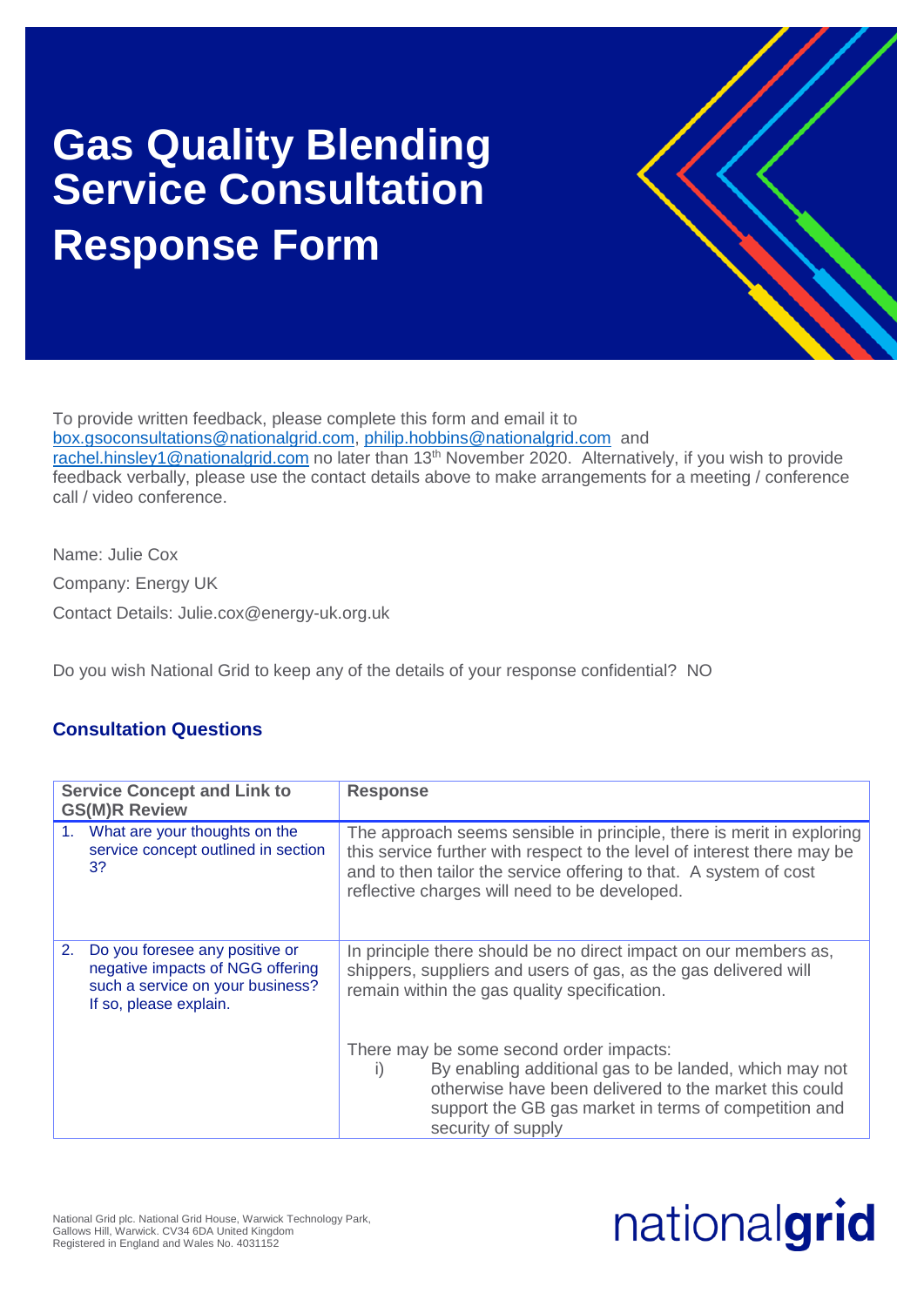|    |                                                                                                                                                                                                                                                                                                                                                        | $\mathsf{ii}$ )<br>Some members report slugs of 'gas' at the edge of the<br>quality specification, for stations close to entry points.<br>Improved monitoring and control which would be needed<br>for this service could help to address. We would be<br>concerned if there were to be an increased incidence of<br>such 'slugs'. The service may help to smooth gas quality<br>fluctuations in the gas delivered to gas generation sites<br>which could mitigate the risks of sudden rate of change<br>of gas quality on operations of these assets.<br>iii)<br>The service could help to ensure that gas delivered to<br>gas generation sites stays within the range that the<br>assets have been tuned to operate on. Deviations<br>outside these ranges risk trips and de-loads which may<br>impact the security of the electricity system. However<br>this may be beyond the intent of the service.<br>If GS(M)R is amended to allow a wider Wobbe range,<br>iv)<br>but this full range cannot be accommodated at certain<br>entry points due to the impact on sensitive customers,<br>this service could allow gas to be landed that otherwise<br>could not be.<br>V) |
|----|--------------------------------------------------------------------------------------------------------------------------------------------------------------------------------------------------------------------------------------------------------------------------------------------------------------------------------------------------------|------------------------------------------------------------------------------------------------------------------------------------------------------------------------------------------------------------------------------------------------------------------------------------------------------------------------------------------------------------------------------------------------------------------------------------------------------------------------------------------------------------------------------------------------------------------------------------------------------------------------------------------------------------------------------------------------------------------------------------------------------------------------------------------------------------------------------------------------------------------------------------------------------------------------------------------------------------------------------------------------------------------------------------------------------------------------------------------------------------------------------------------------------------------------------|
| 3. | Do you consider there to be any<br>risks that may arise from such a<br>service?                                                                                                                                                                                                                                                                        | Incomplete mixing within the terminal could lead to an increase in<br>slugs of gas with gas quality different to the main gas stream, even<br>whilst staying within gas quality limits.<br>There could also be risks to sensitive users that they could see<br>greater fluctuations in gas quality (even if there is no change to the<br>GS(M)R range) with the operational risks this creates - see<br>response to Qn2<br>There could be risks to service users if the service is not available<br>or interrupted and off-spec gas is in the pipe to the terminal, the<br>back stop would be flaring the off-spec gas.<br>There may be a risk that off spec gas is delivered to the system, but<br>in practice it should never happen. If it were to happen customers<br>should be compensated.                                                                                                                                                                                                                                                                                                                                                                             |
| 4. | Wobbe Index and Incomplete<br><b>Combustion Factor are the</b><br>parameters that stakeholders have<br>so far indicated to us could be<br>useful to have a relaxation on as a<br>blending service. Do you see a<br>need for this service to cover any<br>other parameters and if so, which<br>parameter(s) would you like to be<br>considered and why? | NG may wish to give consideration to carbon dioxide and total<br>inerts, albeit these are not GS(M)R parameters but do feature in the<br>GTYS gas quality limits                                                                                                                                                                                                                                                                                                                                                                                                                                                                                                                                                                                                                                                                                                                                                                                                                                                                                                                                                                                                             |
| 5. | Do you consider that the GS(M)R<br>Review negates the need for a gas<br>quality blending service or should<br>the topic continue to be explored?                                                                                                                                                                                                       | The potential for this service should continue to be explored to<br>understand the potential with and without a change to GS(M)R, for<br>the following reasons:                                                                                                                                                                                                                                                                                                                                                                                                                                                                                                                                                                                                                                                                                                                                                                                                                                                                                                                                                                                                              |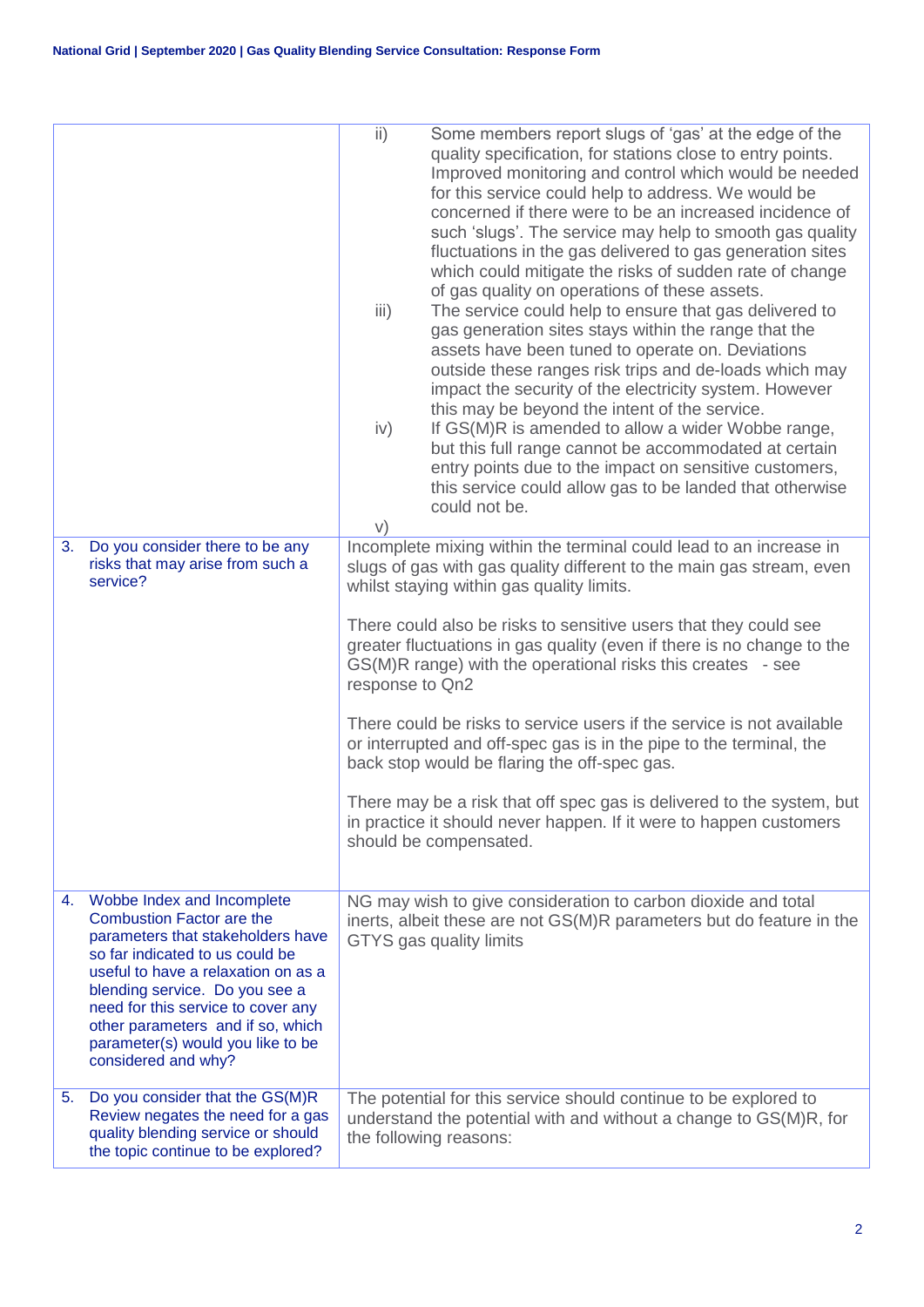|                                                                                                                                                                                                                                                                                                                                                                                                                                                                                                                                                                        | Any proposed change to GS(M)R is not inevitable, the<br>timescales remain unclear and may not be applicable at all<br>entry points<br>Some of the principles may be relevant in the longer term for<br>hydrogen from offshore production or import                                                                                            |
|------------------------------------------------------------------------------------------------------------------------------------------------------------------------------------------------------------------------------------------------------------------------------------------------------------------------------------------------------------------------------------------------------------------------------------------------------------------------------------------------------------------------------------------------------------------------|-----------------------------------------------------------------------------------------------------------------------------------------------------------------------------------------------------------------------------------------------------------------------------------------------------------------------------------------------|
| <b>Applicable terminals</b>                                                                                                                                                                                                                                                                                                                                                                                                                                                                                                                                            |                                                                                                                                                                                                                                                                                                                                               |
| Do you agree with our initial views<br>6.<br>on the categorisation of NTS entry<br>points contained in section 4?                                                                                                                                                                                                                                                                                                                                                                                                                                                      | Yes                                                                                                                                                                                                                                                                                                                                           |
| 7. Teesside and Easington would<br>require additional infrastructure<br>and components to be able to offer<br>a gas quality blending service,<br>which would mean additional time<br>and costs to implement. Would<br>you support NGG further exploring<br>this?                                                                                                                                                                                                                                                                                                       | Not at this time, unless there is a clear cost benefit.<br>Look at Bacton and St Fergus first and learn from those, especially<br>procedures developed for implementing UNC mod 0714                                                                                                                                                          |
| Would you potentially be<br>8.<br>interested in a NGG gas quality<br>blending service? If so, please<br>advise the location where your gas<br>is delivered, indicative volumes per<br>day for blending and the<br>parameter(s) you may wish NGG<br>to consider. (NOTE: Unless you<br>specify otherwise, responses to<br>this question 8 will be<br>anonymised in our subsequent<br>consultation report, i.e. we<br>would say that 'x' number of<br>respondents indicated a<br>potential demand for 'y'<br>volumes of gas to be blended at<br>'z' number of locations). | N/A                                                                                                                                                                                                                                                                                                                                           |
| 9. Do you think that the service is<br>more suited to UKCS terminals<br>rather than interconnectors?                                                                                                                                                                                                                                                                                                                                                                                                                                                                   | Yes, due to there being multiple sources of supply at UKCS<br>terminals                                                                                                                                                                                                                                                                       |
| <b>Regulatory Treatment</b>                                                                                                                                                                                                                                                                                                                                                                                                                                                                                                                                            |                                                                                                                                                                                                                                                                                                                                               |
| 10. In your view, which regulatory<br>mechanism should NGG pursue to<br>obtain regulatory approval for this<br>service?                                                                                                                                                                                                                                                                                                                                                                                                                                                | Energy UK would support this being a licenced activity as this<br>seems to provide the greatest transparency                                                                                                                                                                                                                                  |
| 11. The DFO contract with NGG may<br>need to be amended to offer the<br>service, do you believe this should<br>be changed via the NEA or a<br>different contract put in place?                                                                                                                                                                                                                                                                                                                                                                                         | We consider there should be a separate contract for this service. A<br>standard contract which should be published<br>The framework needs to be rigorous for the industry to have<br>confidence, this should include reporting of use and greatly<br>improved transparency on gas data quality, such as real time<br>Wobbe index information. |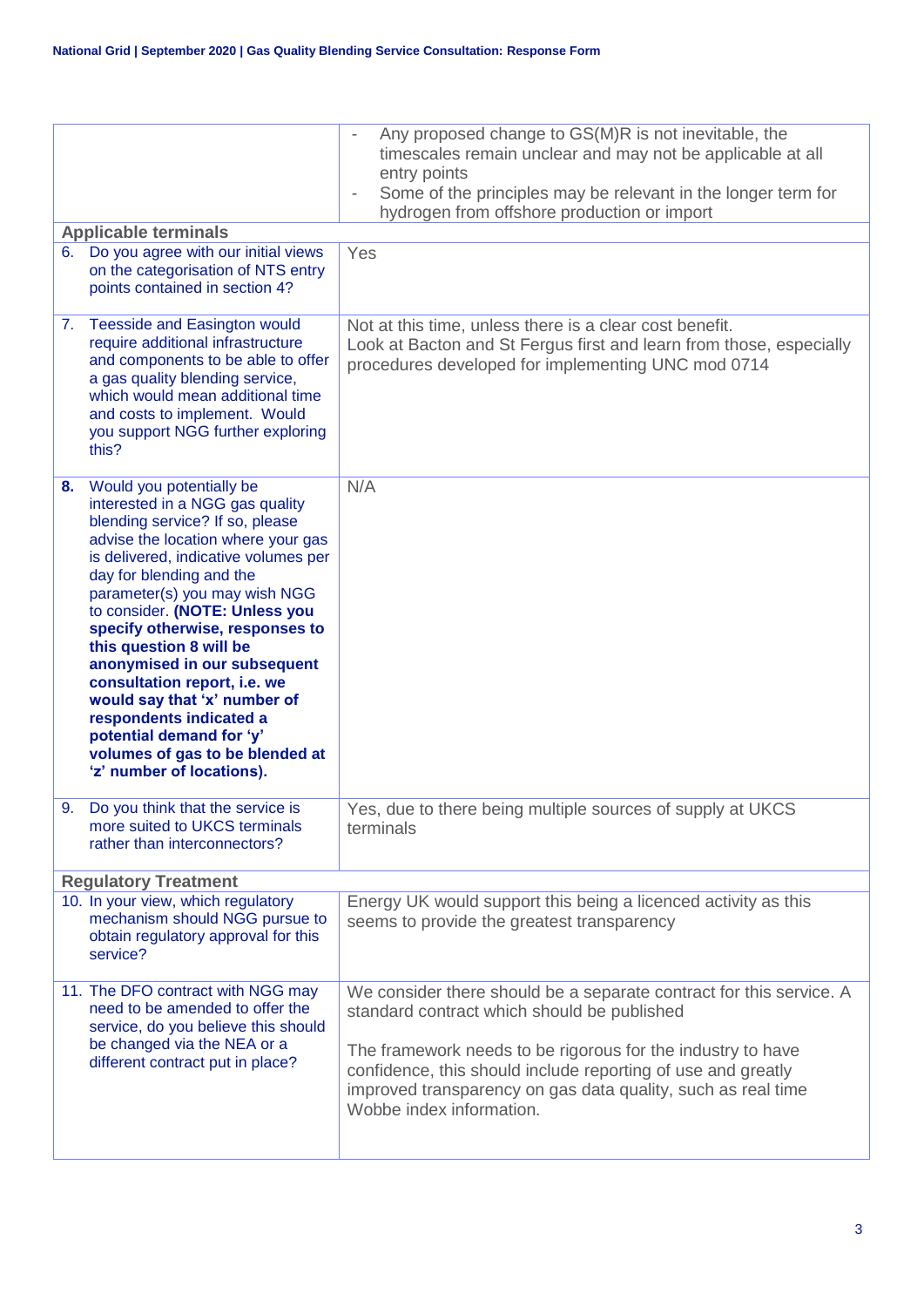| 12. What are your views on the<br>suitability of UNC TPD Section I3.5<br>'Special Delivery Arrangements' to<br>serve as UNC basis for NGG to<br>offer the service? Are there<br>additional changes you believe will<br>be required within UNC?                                           | The Special Delivery Arrangements do cover quality issues that do<br>not meet the gas entry conditions so this may be appropriate. The<br>application / offer framework could be included in the UNC as it is<br>for the PARCA application process.                                                                                                                                                      |
|------------------------------------------------------------------------------------------------------------------------------------------------------------------------------------------------------------------------------------------------------------------------------------------|----------------------------------------------------------------------------------------------------------------------------------------------------------------------------------------------------------------------------------------------------------------------------------------------------------------------------------------------------------------------------------------------------------|
| <b>Charging</b>                                                                                                                                                                                                                                                                          |                                                                                                                                                                                                                                                                                                                                                                                                          |
| 13. Who should NGG's customers be<br>- UNC shippers or DFOs, or<br>potentially both?                                                                                                                                                                                                     | Shippers are remote from the day to day operation at the terminal.<br>DFOs are the party involved with the gas flows, so should be the<br>customer for this service                                                                                                                                                                                                                                      |
| 14. If the DFO, this would create a<br>commercial relationship that is<br>currently purely operational. Do<br>you envisage any problems with<br>this?                                                                                                                                    | The producers are likely to be the parties wishing develop the<br>service and arrangements will need to be made between DFOs and<br>producers.                                                                                                                                                                                                                                                           |
| 15. Do you agree that NGG should<br>charge for this service?                                                                                                                                                                                                                             | Yes, a cost reflective charge needs to be established. The service<br>will be using assets that are included in the asset base. We would<br>expect the charges to be passed along the supply chain.<br>Interactions with existing offshore blending / loan arrangements are<br>not known, others are better placed to provide some insight into<br>these.<br>Service only available at certain locations |
| 16. What minimum and maximum<br>service durations would be<br>appropriate?                                                                                                                                                                                                               | It may be premature to consider this until there is some indication of<br>likely uptake of the service. There could be a mix of long and short<br>duration depending on the driver, whether that is field development<br>or an issue that arises due to maintenance, like UNC Mod 0714.                                                                                                                  |
| 17. Please share your thoughts on<br>whether DFOs / shippers<br>delivering on-specification gas at a<br>terminal where a blending service<br>is in place should receive a share<br>of the revenue that NGG receives<br>from the DFO delivering off-spec<br>gas for providing the service | Possibly but this would add a lot of complexity                                                                                                                                                                                                                                                                                                                                                          |
| 18. What is the maximum lead-time<br>that would be acceptable to you<br>between signing up for the service<br>and it becoming available?                                                                                                                                                 | See response to Qn 16                                                                                                                                                                                                                                                                                                                                                                                    |
| 19. How should we make the service<br>available?                                                                                                                                                                                                                                         | Invite expressions of interest, perhaps through an annual process                                                                                                                                                                                                                                                                                                                                        |